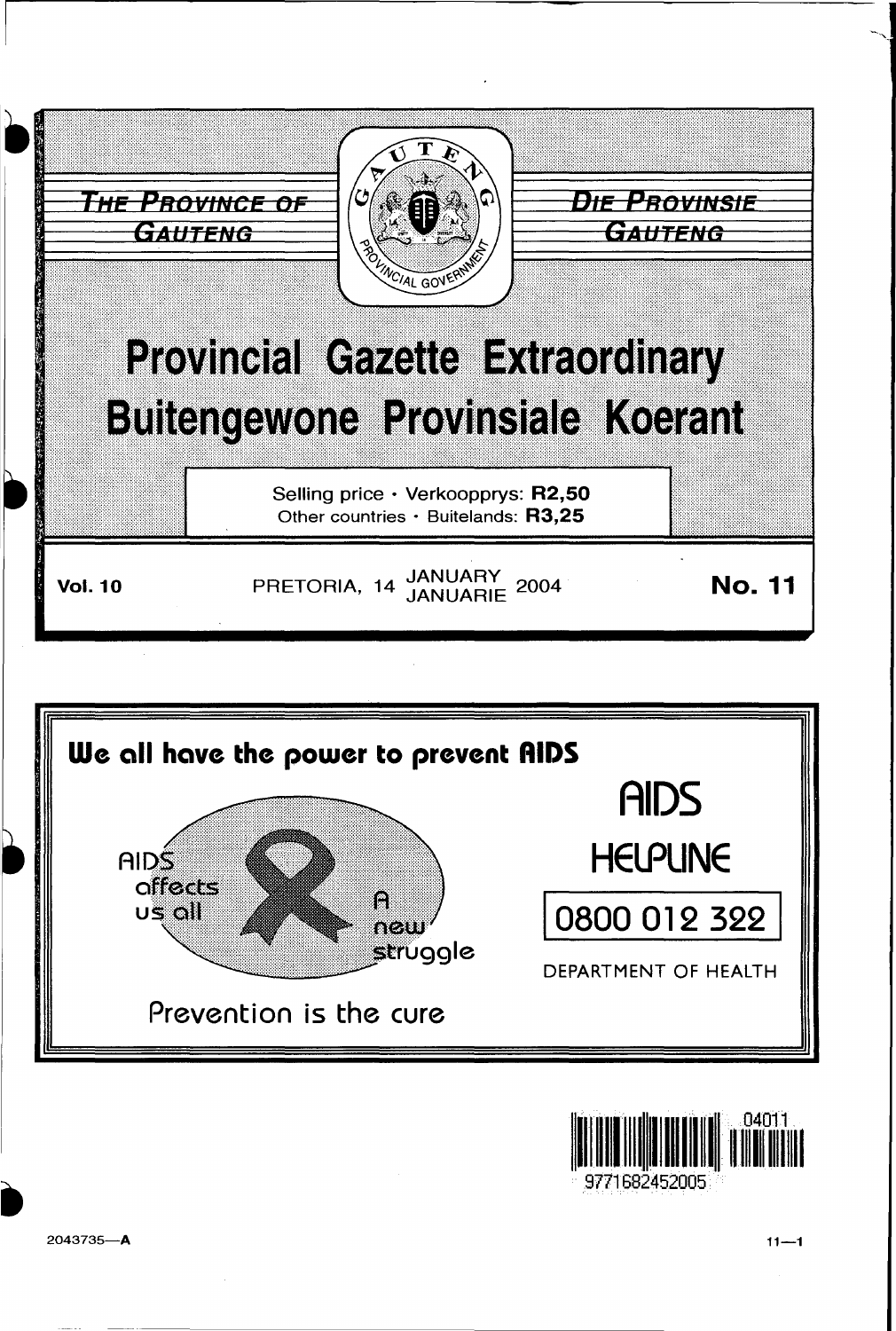**CONTENTS •INHOUD** 

No. Page Gazette Page Gazet<br>No. No.

#### **GENERAL NOTICE**

74 Local Government: Municipal Demarcation Act (27/1998): Municipal Demarcation Board: Notice in terms of section 21 (5) ............................................................................................................................................................................. . 3 11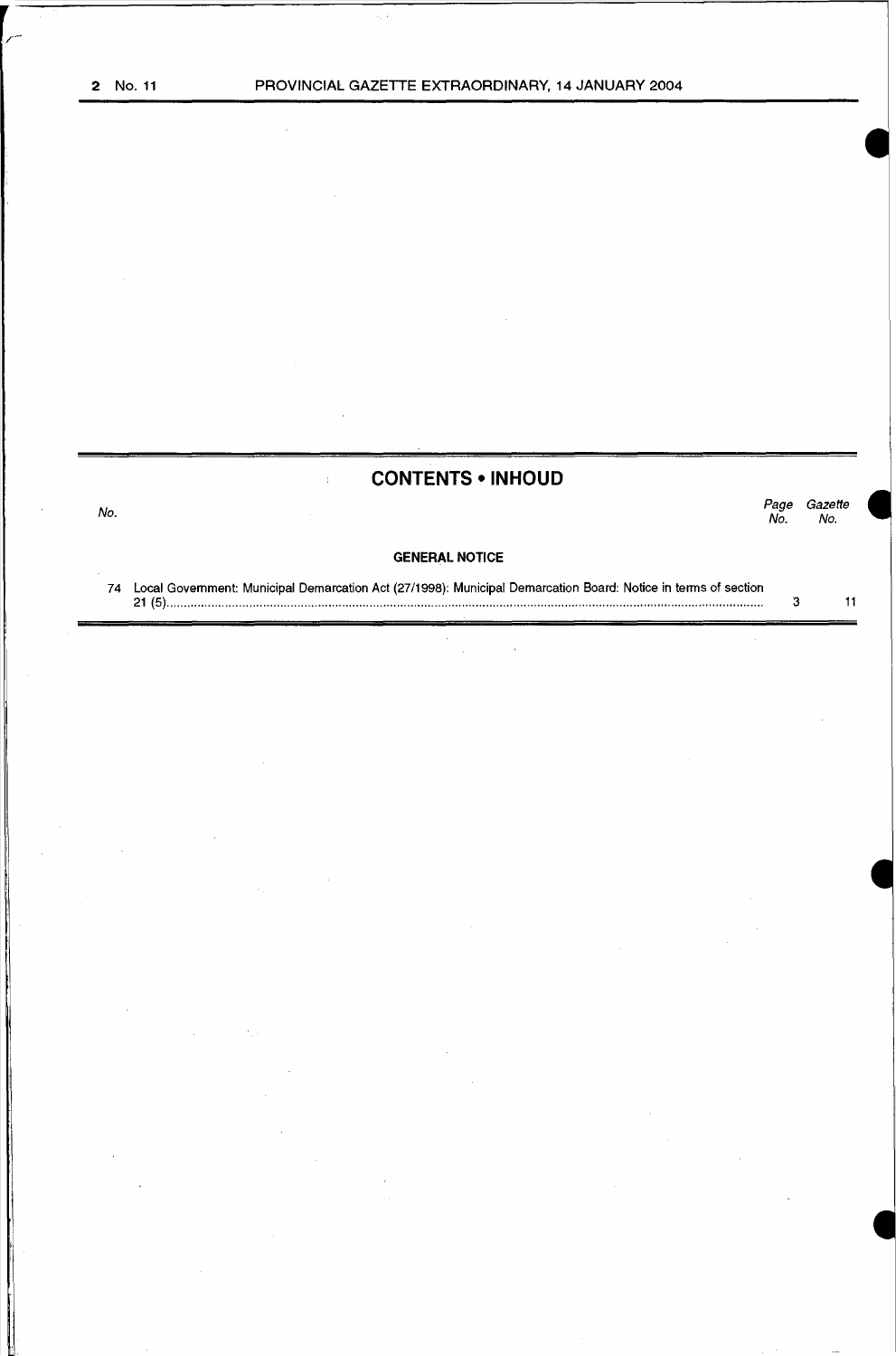# GENERAL NOTICE

# · NOTICE 74 OF 2004

## MUNICIPAL DEMARCATION BOARD (TECHNICAL RE-DETERMINATIONS)

## PUBLICATION OF DECISIONS IN TERMS OF SECTION 21(5) OF THE LOCAL GOVERNMENT: MUNICIPAL DEMARCATION ACT, 1998 (ACT NO. 27 OF 1998) (Gauteng)

In terms of section 21(5)(b) of the Local Government: Municipal Demarcation Act, 1998, the Municipal Demarcation Board has decided to confirm its re determination of the municipal boundaries published in the following Notice:

| Reference      | Notice no. | <b>Provincial</b><br>Gazette No. | <b>Date</b> |
|----------------|------------|----------------------------------|-------------|
| <b>DEM1519</b> | 3661       | 478                              | 05 Nov 2003 |
| <b>DEM676</b>  | 3661       | 478                              | 05 Nov 2003 |
| <b>DEM711</b>  | 3661       | 478                              | 05 Nov 2003 |
| <b>DEM719</b>  | 3661       | 478                              | 05 Nov 2003 |
| <b>DEM722</b>  | 3661       | 478                              | 05 Nov 2003 |
| <b>DEM723</b>  | 3661       | 478                              | 05 Nov 2003 |
| <b>DEM1018</b> | 3661       | 478                              | 05 Nov 2003 |
| <b>DEM1024</b> | 3661       | 478                              | 05 Nov 2003 |
| <b>DEM1012</b> | 3661       | 478                              | 05 Nov 2003 |
| <b>DEM1023</b> | 3661       | 478                              | 05 Nov 2003 |

Particulars of the re-determinations have been sent to the Electoral Commission in terms of section 23 of the Act.

The re-determination of the boundaries of cross-boundary municipalities is subject to the concurrence of the provinces involved, and authorisation by national legislation provided for in section 2 of the Local Government: Cross Boundary Municipality Act, 2000

The following re-determinations have been withdrawn for further investigation:

| <b>Reference</b> | Notice no. | <b>Provincial</b><br><b>Gazette No.</b> | <b>Date</b> |
|------------------|------------|-----------------------------------------|-------------|
| DEM679           | 3661       | 478                                     | 05 Nov 2003 |
| DEM713           | 3661       | 478                                     | 05 Nov 2003 |

# DR MO SUTCLIFFE CHAIRPERSON: MUNICIPAL DEMARCATION BOARD